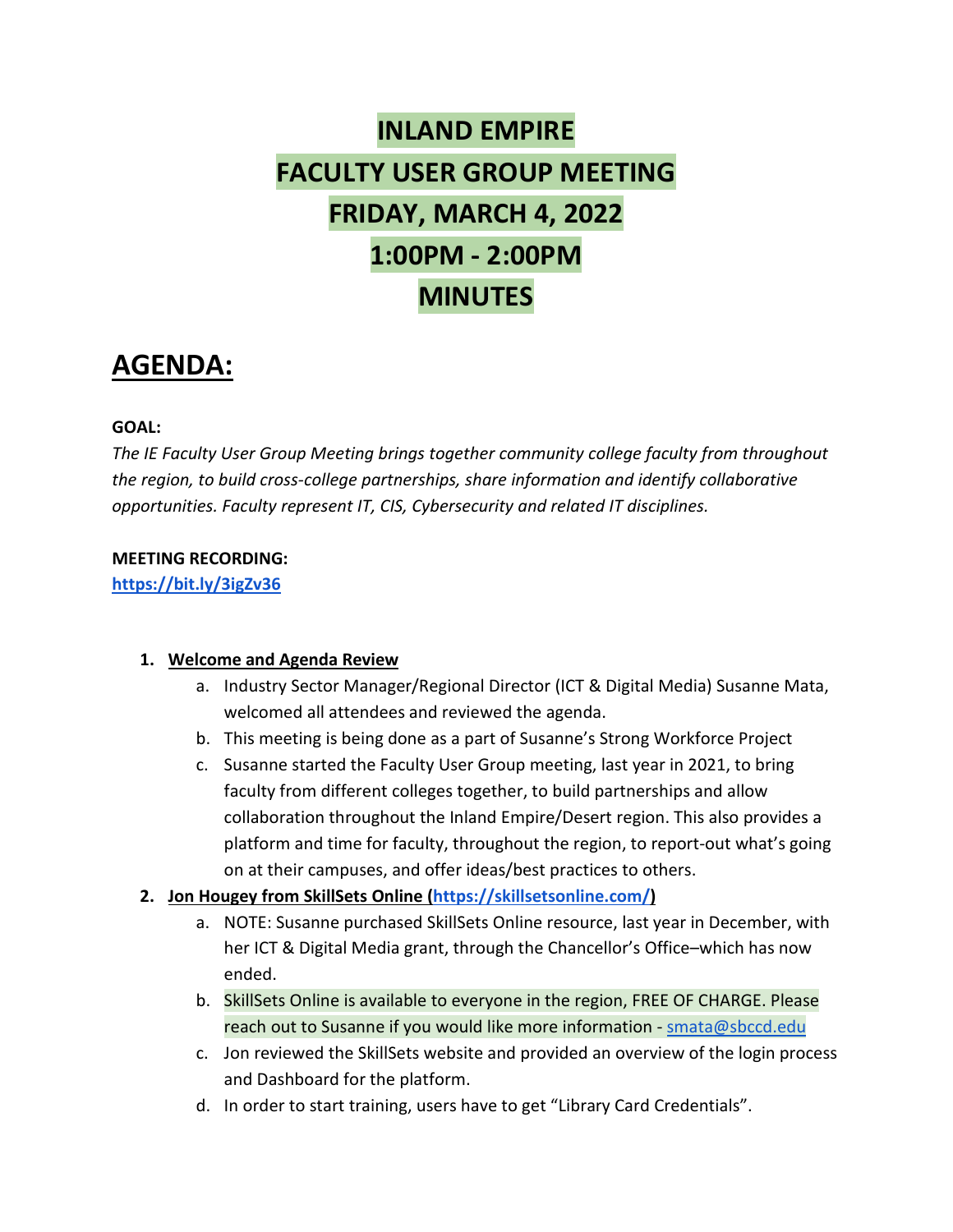- e. A SkillSets "Library Card" launches/enables a 2-week focus session. Users will have access for 2-weeks, as many courses as he or she wants. However, it is recommended that users do one training at a time.
- f. SkillSets recommends 2-week sessions per module for best retention.
- g. SkillSets provides training for CompTIA, Microsoft suite products, Amazon Web Services, Cisco and much more. Over 7,000+ hours of training.
- h. SkillSets can also be used for "faculty professional development". You just have to be allowed access.
- i. Access is unlimited for as many students as you want!
- j. If you would like to view Jon's full presentation, please visit the recording link **<https://bit.ly/3igZv36>**
- 3. **Dan Knapp (Practice Labs)<https://skills.practice-labs.com/> and Cynthia Escartin (ACI Learning)<https://www.acilearning.com/>**
	- a. Practice Labs has merged with ACI Learning.
	- b. Practice Labs is just like SkillSets, in which they offer supplemental learning resources.
	- c. Practice Labs offers labs and certification training.
	- d. Practice Labs offers training from titles such as: CompTIA, Cisco, Microsoft, Oracle, VMWare and more.
	- e. In addition to ACI, PL also utilizes "ITPRO.TV"<https://www.itpro.tv/> Which is another training resource.
	- f. ACI Learning, with Practice Labs, offers two types of training: Live instructor led training and On-Demand training.
	- g. NOTE FROM CHRISSY YBARRA (synED): Practice Lab's modules and training can be integrated in Canvas shell. Labs can be imported directly into Canvas.
	- h. TO COMMUNITY COLLEGE FACULTY: SUSANNE HAS A STRONG WORKFORCE PROJECT THAT IS PAYING FOR OUR IE/D REGIONAL ACCESS TO PRACTICE LABS. SHE HAS PURCHASED USER SITE LICENSES AND THOSE ARE AVAILABLE. SO, IF YOUR COLLEGE IS NOT USING PRACTICE LABS ALREADY, AND WOULD LIKE TO DEMO OR USE THE PLATFORM, PLEASE REACH OUT TO SUSANNE [\(smata@sbccd.edu\)](mailto:smata@sbccd.edu) OR CHRISSY YBARRA (cybarra@syned.org)
	- i. To view Dan and Cynthia's full presentation, please visit the recording link **<https://bit.ly/3igZv36>**
- **4. Chrissy Ybarra (synED)<https://syned.org/> - March 2022 Mayor's Cyber Cup Challenge competition and Live @5 update**
	- a. Chrissy has reserved tickets for Community College teams that would still like to participate in the competition.
	- b. Mayor's Cup competition will take place Saturday, March 12, 2022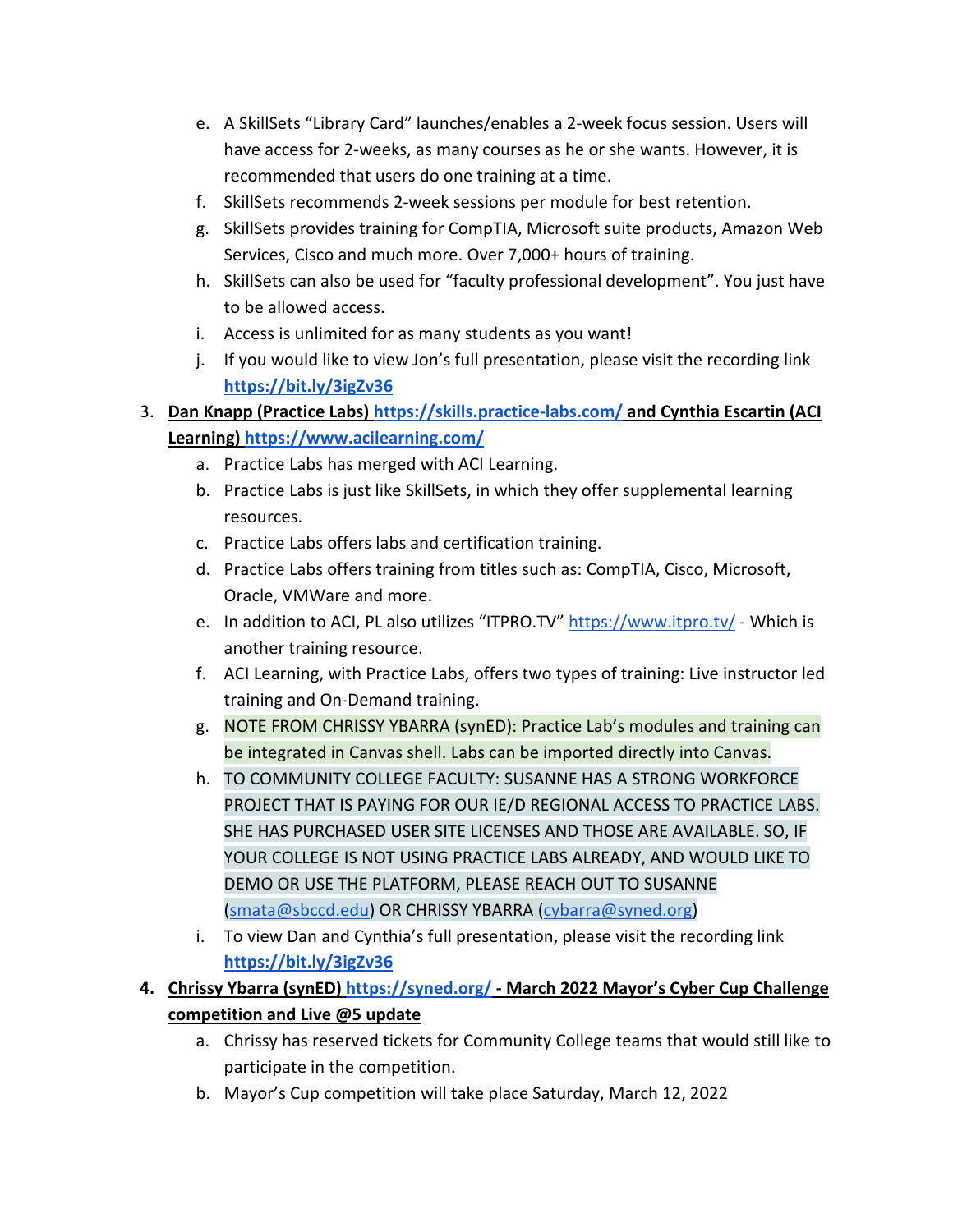- c. Live @5 community engagement event will take place from Monday, March 7 to Friday, March 11, 2022–from 5:00pm to 6:00pm every night.
- d. We would like to continue engaging at a community level with Educators, Students, business leaders, and government representatives.
- e. Please visit Official Mayor's Cup website for more information <https://sites.google.com/view/iedcmcc/home?authuser=1>
- f. To view Chrissy's presentation, please visit the recording link.

#### **5. Faculty/College Share-Out:**

- a. Skip Berry (Riverside City College) RCC now officially has an Information Security Cyber Defense certificate program that has been validated from CAE(Centers of Academic Excellence), the NSA (National Security Agency) and the Department of Homeland Security. Our internships and apprenticeships are doing fantastic! I have around 17 students who have either an internship or a paid apprentice in Cyber and/or IT. Employers are being engaged and students are being placed. James (Jim) Cregg added that RCC students are heavily involved in NCL (National Cyber League).
- b. Kasey Nguyen (Moreno Valley College) Moreno Valley also has a great apprenticeship program. MVC also won a grant for Cybersecurity Healthcare apprenticeship. I am also leading a project in Data Science. We have a partnership with UCR (University of California, Riverside), for the "Fellowship"; that's happening every summer for 3-years. We also built pathways for transfer to UC's–Berkley, Davis, UCR and San Diego–for Data Science. I am also leading a scholar project, so students can get scholarships (for low income students, with high academic standing). Lastly, we are building out our living classroom, so we can collaborate across disciplines.
- c. David Nimri (Chaffey College) Chaffey has a program for Cybersecurity, and is currently looking into CAE (Centers of Academic Excellence) certification. Chaffey's apprenticeship and internships are doing incredibly well (estimating close to 30 students placed). Chaffey has also submitted for a Cloud Computing AS degree–it will be paired with our existing Cybersecurity AS degree. Chaffey also has a Virtual Reality AS degree.
- d. Martin Flores (College of the Desert) Thanks to Kasey, COD has been working on the paperwork for Apprenticeships and Internships. Our "Cyber Tech Squad" is doing good–it's like "Geek Squad" but for our students who don't have money to pay for computer repairs. Only cost incurred is for whatever part(s) that have to be replaced. COD will have students participate in the Mayor's Cup competition, and COD has plans to take students to DEF CON (Hacking Conference) this year.